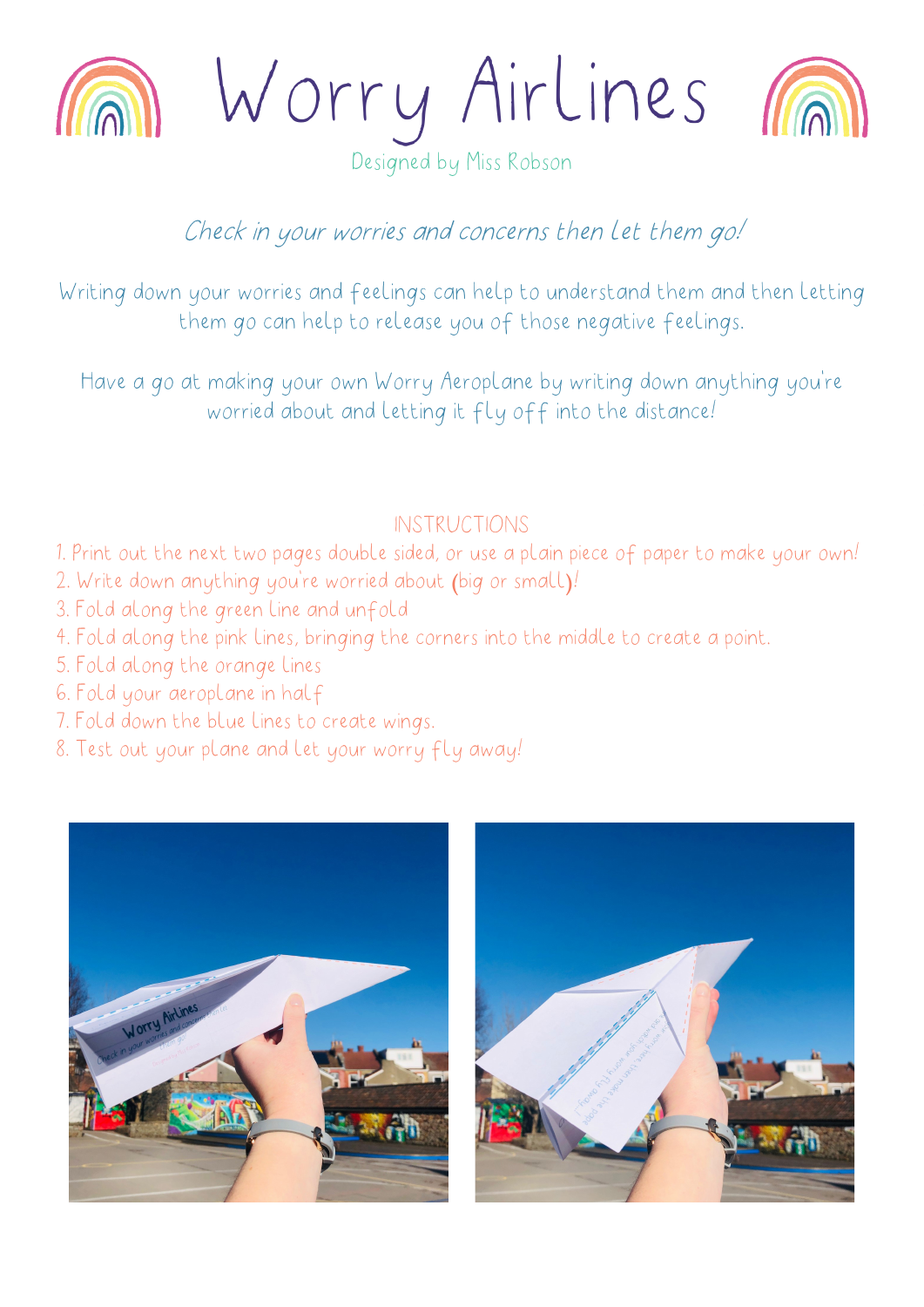## Worry Airlines Check in your worries and concerns then let Worry Airlines<br>Check in your worries and concerns then Let

Designed by Miss Robson Designed by Miss Robson

Write down your worry here, then make the paper Write down your worry here, then make the paper aeroplane and watch your worry fly away...! aeroplane and watch your worry fly away...!